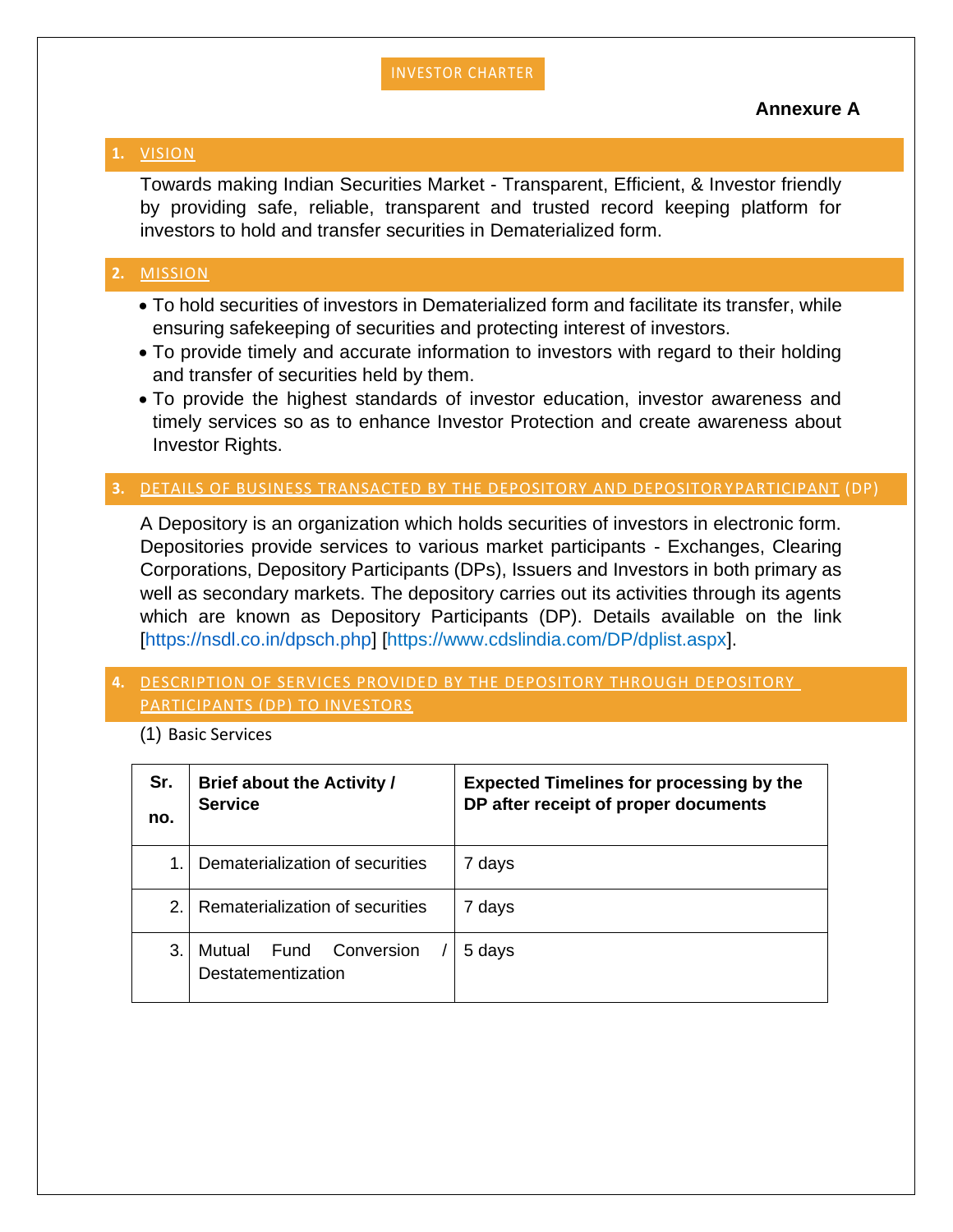| Sr.<br>no.     | <b>Brief about the Activity / Service</b>                | <b>Expected Timelines for processing by</b><br>the DP after receipt of proper<br>documents                                      |
|----------------|----------------------------------------------------------|---------------------------------------------------------------------------------------------------------------------------------|
| 4.             | Re-conversion/Restatementisation<br>of Mutual fund units | 7 days                                                                                                                          |
| 5.             | <b>Transmission of securities</b>                        | 7 days                                                                                                                          |
| 6.             | Registering pledge request                               | 15 days                                                                                                                         |
| 7 <sub>1</sub> | Closure of Demat account                                 | 30 days                                                                                                                         |
| 8.             | Settlement Instruction                                   | Depositories to accept physical DIS for pay-<br>in of securities upto 4 p.m and DIS in<br>electronic form upto 6 p.m on T+1 day |

(2) Depositories provide special services like pledge, hypothecation, internet-based services etc. in addition to their core services and these include

|    | <b>Sr.no. Type of Activity /Service</b>                    | <b>Brief about the Activity / Service</b>                                                                                                                                                                                                                                                                              |
|----|------------------------------------------------------------|------------------------------------------------------------------------------------------------------------------------------------------------------------------------------------------------------------------------------------------------------------------------------------------------------------------------|
| 1. | Value Added Services                                       | Depositories also provide value added<br>services such as<br><b>Basic Services Demat Account (BSDA)</b><br>a.<br><b>Transposition cum Dematerialization</b><br>$\mathbf b$ .<br><b>Linkages with Clearing System</b><br>c.<br>Distribution of cash and non-cash corporate<br>d.<br>benefits (Bonus, Rights, IPOs etc.) |
| 2. | <b>Consolidated Account</b><br>statement (CAS)             | CAS is issued 10 days from the end of the month<br>(if there were transactions in the previous month)<br>or half yearly (if no transactions).                                                                                                                                                                          |
| 3. | Digitalization of services<br>provided by the depositories | Depositories<br>offer<br>below<br>technology<br>solutions and e-facilities to their Demat account<br>holders through DPs:                                                                                                                                                                                              |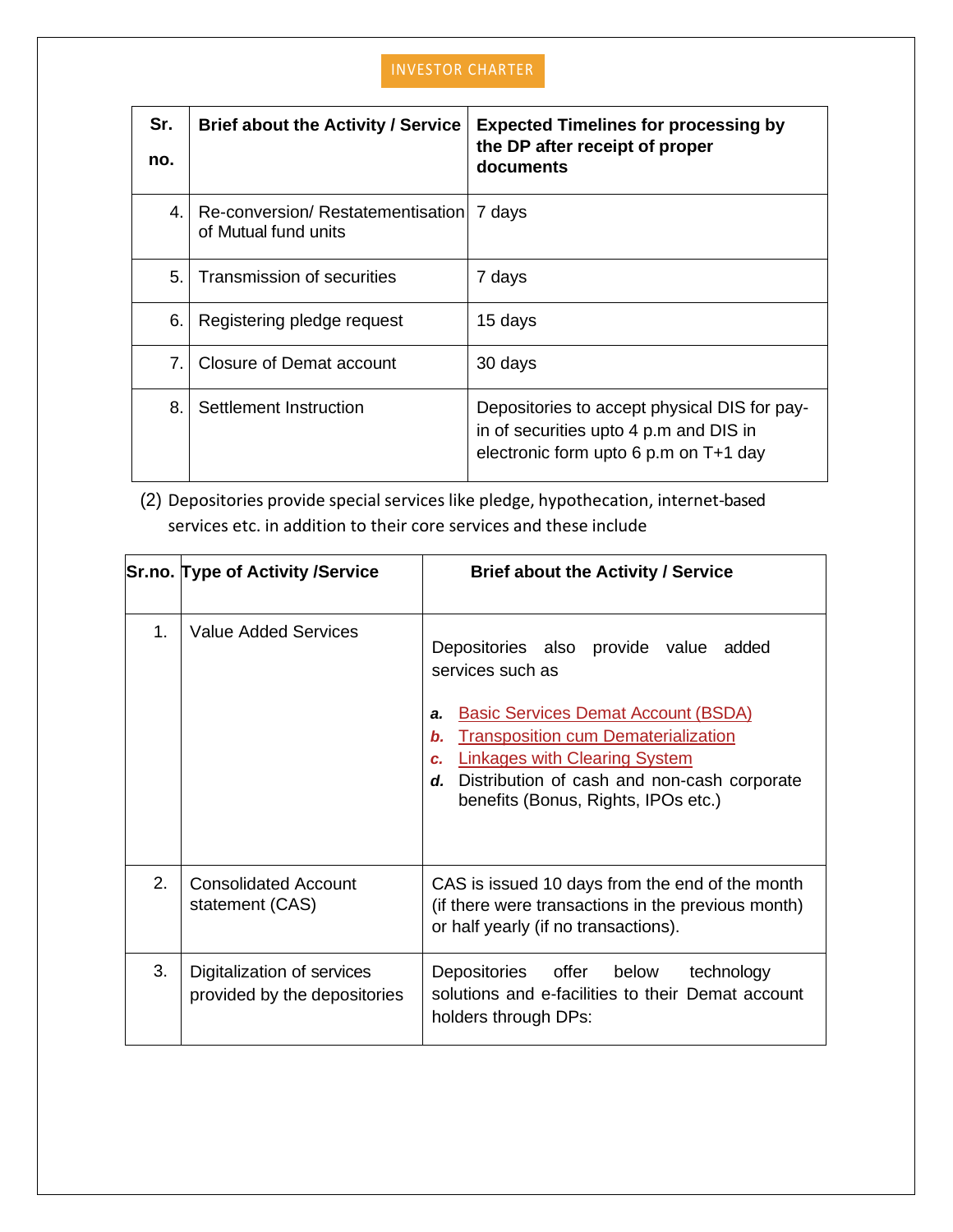| <b>INVESTOR CHARTER</b> |                                 |                                           |
|-------------------------|---------------------------------|-------------------------------------------|
| Sr.no.                  | <b>Type of Activity Service</b> | <b>Brief about the Activity / Service</b> |
|                         |                                 | E-account opening<br>а.                   |
|                         |                                 | Online instructions for execution<br>b.   |
|                         |                                 | c. e-DIS / Demat Gateway                  |
|                         |                                 | d. e-CAS facility                         |
|                         |                                 | Miscellaneous services<br>e.              |
|                         |                                 |                                           |
|                         |                                 |                                           |
|                         |                                 |                                           |
|                         |                                 |                                           |
|                         |                                 |                                           |

## **5. Details of Grievance Redressal Mechanism**

(1) The Process of investor grievance redressal

| 1. | Investor<br>Complaint/<br>Grievances                                | lodge complaint/ grievance<br>against<br>the<br>Investor<br>can<br>Depository/DP in the following ways:<br>Electronic mode -<br>SCORES (a web based centralized<br>(i)<br>grievance<br>redressal<br>system of<br>SEBI)<br>[https://www.scores.gov.in/scores/Welcome.html]<br>(ii) Respective Depository's web portal dedicated for the<br>compliant<br>filing<br>οf<br>[https://www.epass.nsdl.com/complaints/webs<br><i>itecomplaints.aspx</i><br>[https://www.cdslindia.com/Footer/grievances. Aspx]<br>(iii) Emails to designated email IDs of Depository<br>[relations@nsdl.co.in] [complaints@cdslindia.com]<br>The complaints/ grievances lodged directly with the Depository<br>shall be resolved within 30 days. |
|----|---------------------------------------------------------------------|--------------------------------------------------------------------------------------------------------------------------------------------------------------------------------------------------------------------------------------------------------------------------------------------------------------------------------------------------------------------------------------------------------------------------------------------------------------------------------------------------------------------------------------------------------------------------------------------------------------------------------------------------------------------------------------------------------------------------|
| 2. | Investor<br>Grievance<br>Redressal<br>Committee<br>of<br>Depository | If no amicable resolution is arrived, then the Investor has the<br>option to refer the complaint/ grievance to the Grievance<br>Redressal Committee (GRC) of the Depository. Upon receipt<br>of reference, the GRC will endeavor to resolve the complaint/<br>grievance by hearing the parties, and examining the necessary<br>information and documents.                                                                                                                                                                                                                                                                                                                                                                |
| 3. | Arbitration<br>proceedings                                          | The Investor may also avail the arbitration mechanism set out<br>in the Byelaws and Business Rules/Operating Instructions of<br>the Depository in relation to any grievance, or dispute relating<br>to depository services. The arbitration reference shall be<br>concluded by way of issue of an arbitral award within 4 months<br>from the date of appointment of arbitrator(s).                                                                                                                                                                                                                                                                                                                                       |

(2) For the Multi-level complaint resolution mechanism available at the Depositories<sup>9</sup>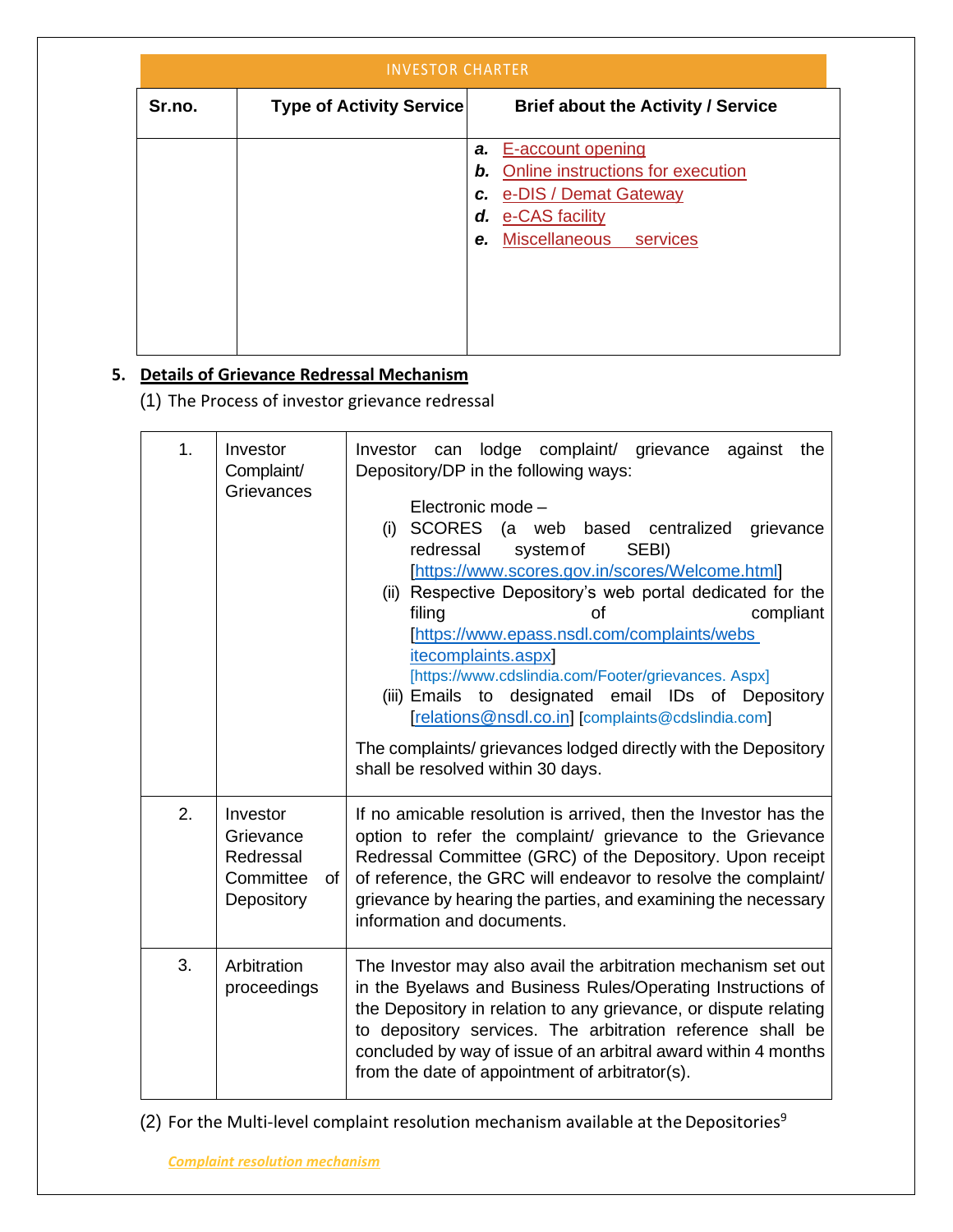#### **6.** GUIDANCE PERTAINING TO SPECIAL CIRCUMSTANCES RELATED TO MARKET ACTIVITIES: TERMINATION OF THE DEPOSITORY PARTICIPANT

| Sr.No. |
|--------|
| 1.     |

## *7.* **[Dos and Don'ts for Investors](#page-7-0)**

*8.* **[Rights of investors](#page-8-0)**

*9.* **[Responsibilities of Investors](#page-9-0)**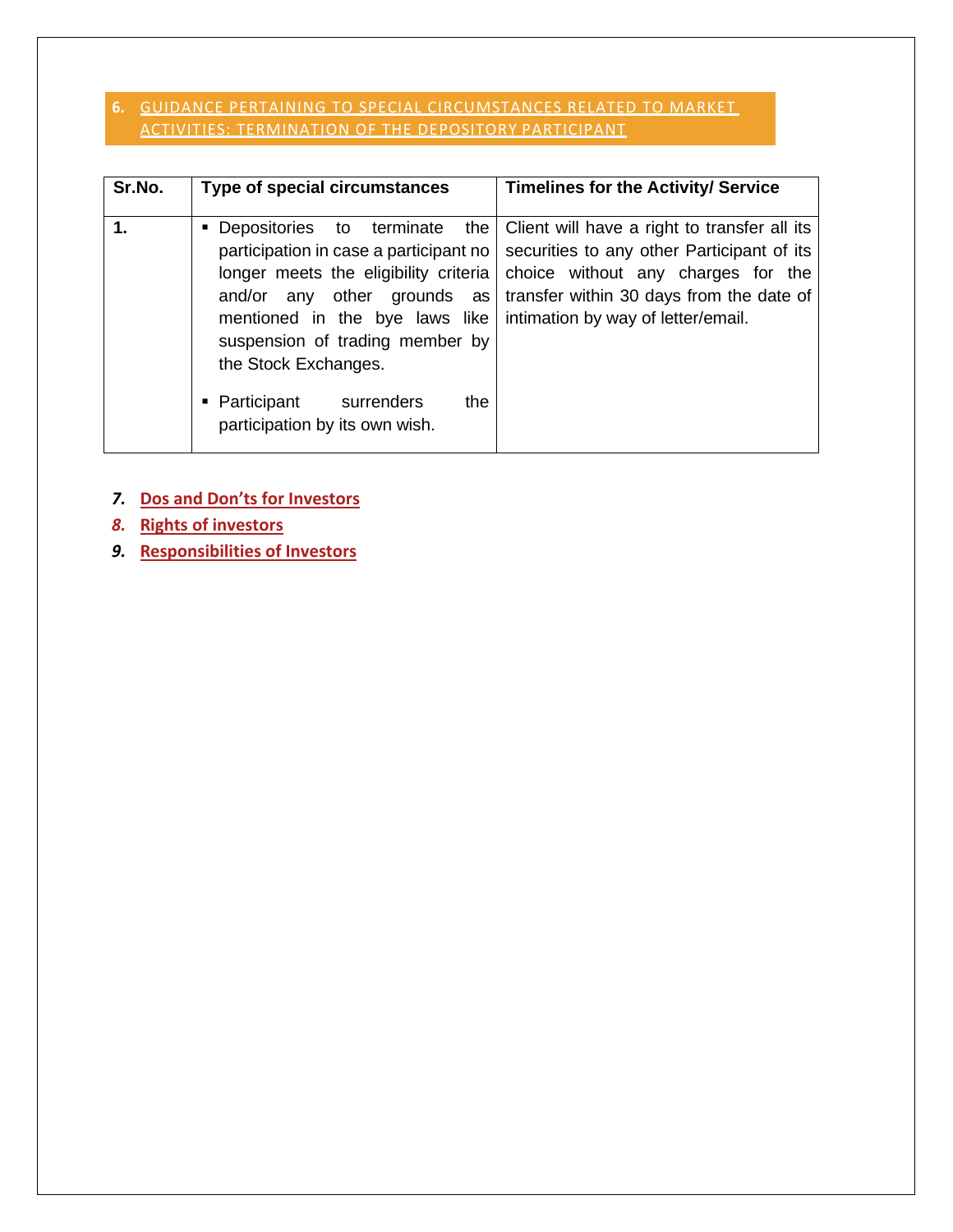#### ANNEXURE B

#### **INFORMATION CONTAINED IN LINKS TO THE INVESTOR CHARTER**

This document contains the contents in main Charter mapped with the same superscript.

## **PARA 4 (2) OF INVESTOR CHARTER**

Point 1: Value Added Services

a. **BASIC SERVICES DEMAT ACCOUNT (BSDA):** The facility of BSDA with limited services for eligible individuals was introduced with the objective of achieving wider financial inclusion and to encourage holding of Demat accounts. No Annual Maintenance Charges (AMC) shall be levied, if the value of securities holding is upto Rs. 50,000. For value of holdings between Rs 50,001- 2,00,000, AMC not exceeding Rs 100 is chargeable. In case of debt securities, there are no AMC charges for holding value upto Rs 1,00,000 and a maximum of Rs 100 as AMC is chargeable for value of holdings between Rs 1,00,001 and Rs 2,00,000.

b.**TRANSPOSITION CUM DEMATERIALIZATION**: In case of transposition-cum-Dematerialisation, client can get securities Dematerialised in the same account if the names appearing on the certificates match with the names in which the account has been opened but are in a different order. The same may be done by submitting the security certificates along with the Transposition Form and Demat Request Form.

c. **LINKAGES WITH CLEARING SYSTEM** for actual delivery of securities to the clearing system from the selling brokers and delivery of securities from the clearing system to the buying broker.

#### **Point 3: Digitization of services provided by the depositories**

**a. E-ACCOUNT OPENING:** Account opening through digital mode, popularly known as **"Insta Demat Account",** wherein investor intending to open the Demat account can visit internet Banking, fill in the required information under the menu Accounts – Insta Demat Account, submit the required documents and Demat account gets opened without visiting DPs office.

**b. ONLINE INSTRUCTIONS FOR EXECUTION**: internet-enabled services like Speed-e (NSDL) & Easiest (CDSL) empower a Demat account holder in managing his/her securities 'anytime-anywhere' in an efficient and convenient manner and submit instructions online without the need to use paper. These facilities allow Beneficial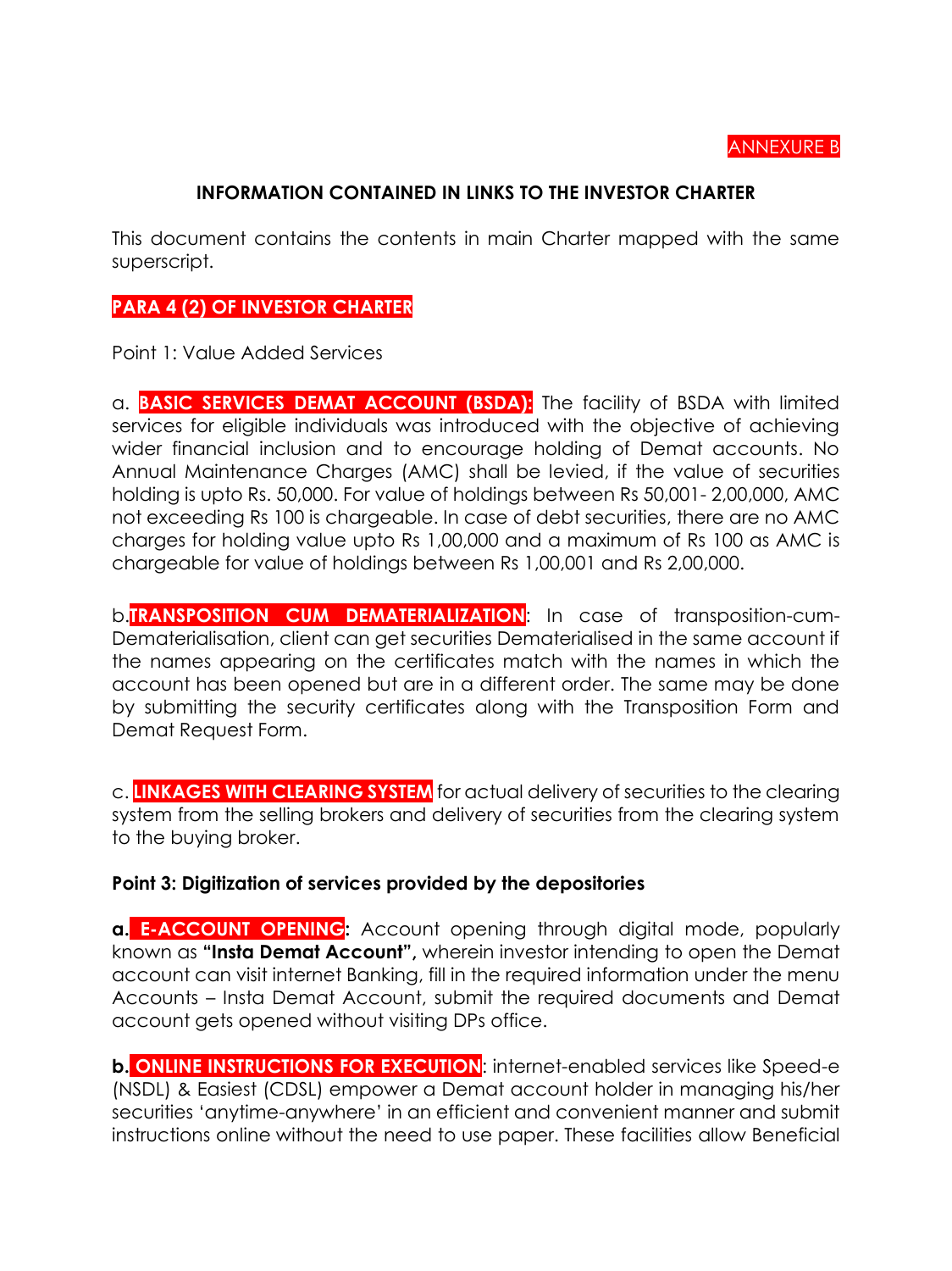Owner (BO) to submit transfer instructions and pledge instructions including margin pledge from their Demat account. The instruction facilities are also available on mobile applications through android, windows and IOS platforms. **(Presently bank is not offering this service)** 

**c. E-DIS / DEMAT GATEWAY**: Investors can give instructions for transfer of securities through e-DIS apart from physical DIS. Here, for on-market transfer of securities, investors need to provide settlement number along with the ISIN and quantity of securities being authorized for transfer. Client shall be required to authorize each e-DIS valid for a single settlement number / settlement date, by way of OTP and PIN/password, both generated at Depositories end. Necessary risk containment measures are being adopted by Depositories in this regard

d. **E-CAS FACILITY**: Consolidated Account Statements are available online and could also be accessed through mobile app to facilitate the investors to view their holdings in Demat form.

e. **MISCELLANEOUS SERVICES**: Transaction alerts through SMS, e-locker facilities, chatbots for instantaneously responding to investor queries etc. have also been developed.

### **PARA 5(1) OF INVESTOR CHARTER**

#### **Investor Grievance Redressal Committee of Depository:**

If no amicable resolution is arrived, then the Investor has the option to refer the complaint/ grievance to the Grievance Redressal Committee (GRC) of the Depository. Upon receipt of reference, the GRC will endeavor to resolve the complaint/ grievance by hearing the parties and examining the necessary information and documents.

#### **Arbitration proceedings**:

The Investor may also avail the arbitration mechanism set out in the Byelaws and Business Rules/Operating Instructions of the Depository in relation to any grievance, or dispute relating to depository services. The arbitration reference shall be concluded by way of issue of an arbitral award within 4 months from the date of appointment of arbitrator(s).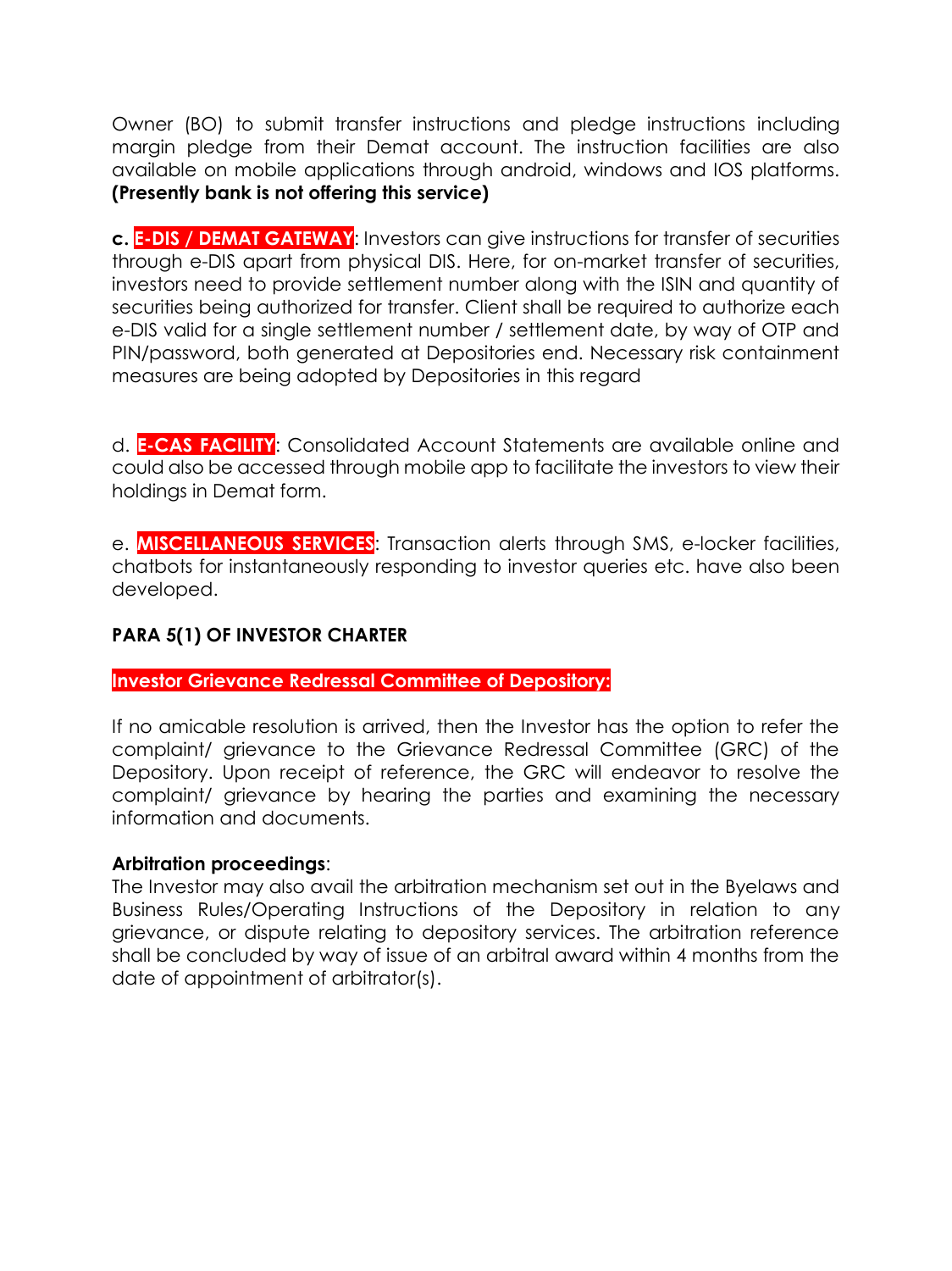## **Complaint Resolution process at Depositories**

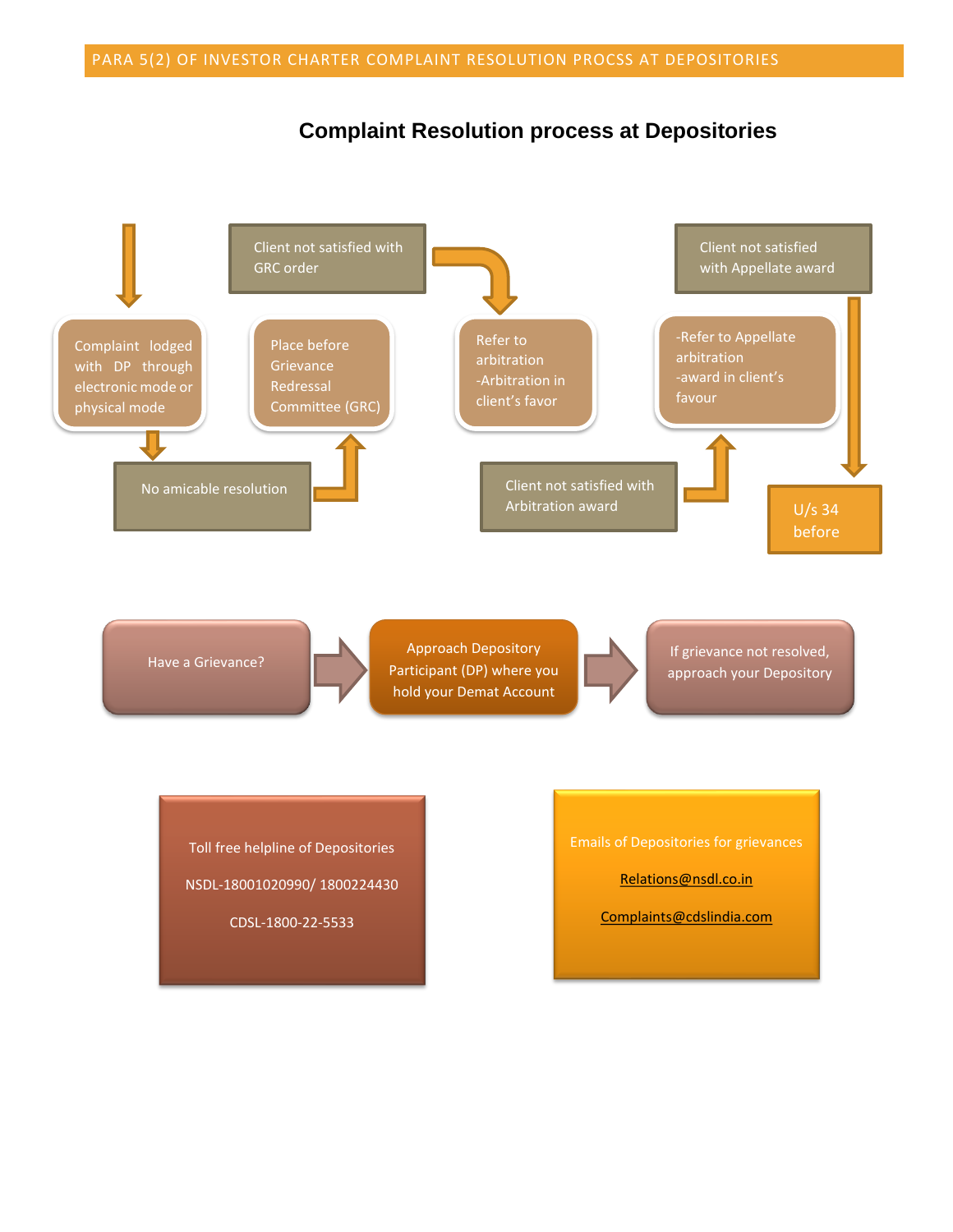## <span id="page-7-0"></span>Dos and Don'ts for Investor

| SI No. | <b>Guidance</b>                                                                                                                                                                                                                                                                                                                                                                                                                                                                                                                                                                                                                                                                                                   |
|--------|-------------------------------------------------------------------------------------------------------------------------------------------------------------------------------------------------------------------------------------------------------------------------------------------------------------------------------------------------------------------------------------------------------------------------------------------------------------------------------------------------------------------------------------------------------------------------------------------------------------------------------------------------------------------------------------------------------------------|
| 1.     | Always deal with a SEBI registered Depository Participant for opening a                                                                                                                                                                                                                                                                                                                                                                                                                                                                                                                                                                                                                                           |
|        | Demat account.                                                                                                                                                                                                                                                                                                                                                                                                                                                                                                                                                                                                                                                                                                    |
| 2.     | Read all the documents carefully before signing them.                                                                                                                                                                                                                                                                                                                                                                                                                                                                                                                                                                                                                                                             |
| 3.     | Before granting Power of attorney to operate your Demat account to an<br>intermediary like Stock Broker, Portfolio Management Services (PMS) etc.,<br>carefully examine the scope and implications of powers being granted.                                                                                                                                                                                                                                                                                                                                                                                                                                                                                       |
| 4.     | Always make payments to registered intermediary using banking channels. No<br>payment should be made in name of employee of intermediary.                                                                                                                                                                                                                                                                                                                                                                                                                                                                                                                                                                         |
| 5.     | Accept the Delivery Instruction Slip (DIS) book from your DP only (pre- printed<br>with a serial number along with your Client ID) and keep it in safe custody and<br>do not sign or issue blank or partially filled DIS slips.<br>Always mention the details like ISIN, number of securities accurately. In case<br>of any queries, please contact your DP or broker and it should be signed by<br>all Demat account holders.<br>Strike out any blank space on the slip and Cancellations or corrections on the<br>DIS should be initialed or signed by all the account holder(s).<br>Do not leave your instruction slip book with anyone else.<br>Do not sign blank DIS as it is equivalent to a bearer cheque. |
| 6.     | Inform any change in your Personal Information (for example address or Bank<br>Account details, email ID, Mobile number) linked to your Demat account in the<br>prescribed format and obtain confirmation of updation in system                                                                                                                                                                                                                                                                                                                                                                                                                                                                                   |
| 7.     | Mention your Mobile Number and email ID in account opening form to<br>receive SMS alerts and regular updates directly from depository.                                                                                                                                                                                                                                                                                                                                                                                                                                                                                                                                                                            |
| 8.     | Always ensure that the mobile number and email ID linked to your Demat<br>account are the same as provided at the time of account opening/updation.                                                                                                                                                                                                                                                                                                                                                                                                                                                                                                                                                               |
| 9.     | Do not share password of your online trading and Demat account with anyone.                                                                                                                                                                                                                                                                                                                                                                                                                                                                                                                                                                                                                                       |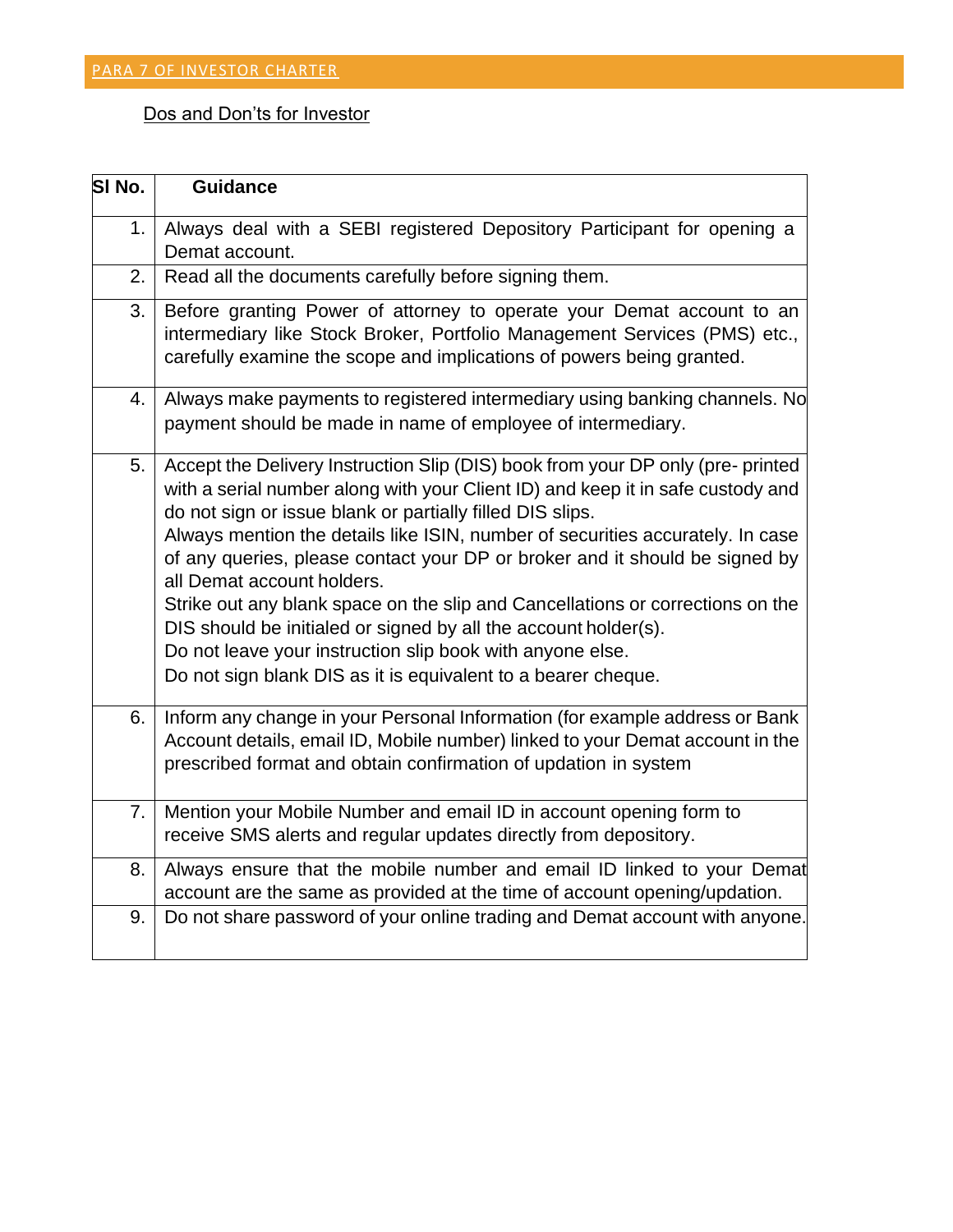| SI No. | <b>Guidance</b>                                                                                                                                                                                                            |
|--------|----------------------------------------------------------------------------------------------------------------------------------------------------------------------------------------------------------------------------|
|        | 10 Do not share One Time Password (OTP) received from banks, brokers, etc.<br>These are meant to be used by you only.                                                                                                      |
|        | 11. Do not share login credentials of e-facilities provided by the depositories such<br>as e-DIS/Demat gateway, SPEED-e/easiest etc. with anyone else.                                                                     |
|        | 12. Demat is mandatory for any transfer of securities of Listed public limited<br>companies with few exceptions.                                                                                                           |
|        | 13. If you have any grievance in respect of your Demat account, please write to<br>designated email IDs of depositories or you may lodge the same with SEBI<br>online at https://scores.gov.in/scores/Welcome.html         |
|        | 14. Keep a record of documents signed, DIS issued and account statements<br>received.                                                                                                                                      |
|        | 15 As Investors you are required to verify the transaction statement carefully for<br>all debits and credits in your account. In case of any unauthorized debit or<br>credit, inform the DP or your respective Depository. |
|        | 16. Appoint a nominee to facilitate your heirs in obtaining the securities in your<br>Demat account, on completion of the necessary procedures.                                                                            |
|        | 17 Register for Depository's internet-based facility or download mobile app of the<br>depository to monitor your holdings.                                                                                                 |
|        | 18 Ensure that, both, your holding and transaction statements are received<br>periodically as instructed to your DP. You are entitled to receive a transaction<br>statement every month if you have any transactions.      |
|        | 19 Do not follow herd mentality for investments. Seek expert and professional<br>advice for your investments                                                                                                               |
|        | 20 Beware of assured/fixed returns.                                                                                                                                                                                        |

# <span id="page-8-0"></span>PARA 8 OF INVESTOR CHARTER

#### Rights of investors

- Receive a copy of KYC, copy of account opening documents.
- No minimum balance is required to be maintained in a Demataccount.
- No charges are payable for opening of Demat accounts.
- If executed, receive a copy of Power of Attorney. However, Power of Attorney is not a mandatory requirement as per SEBI / Stock Exchanges. You have theright to revoke any authorization given at any time.